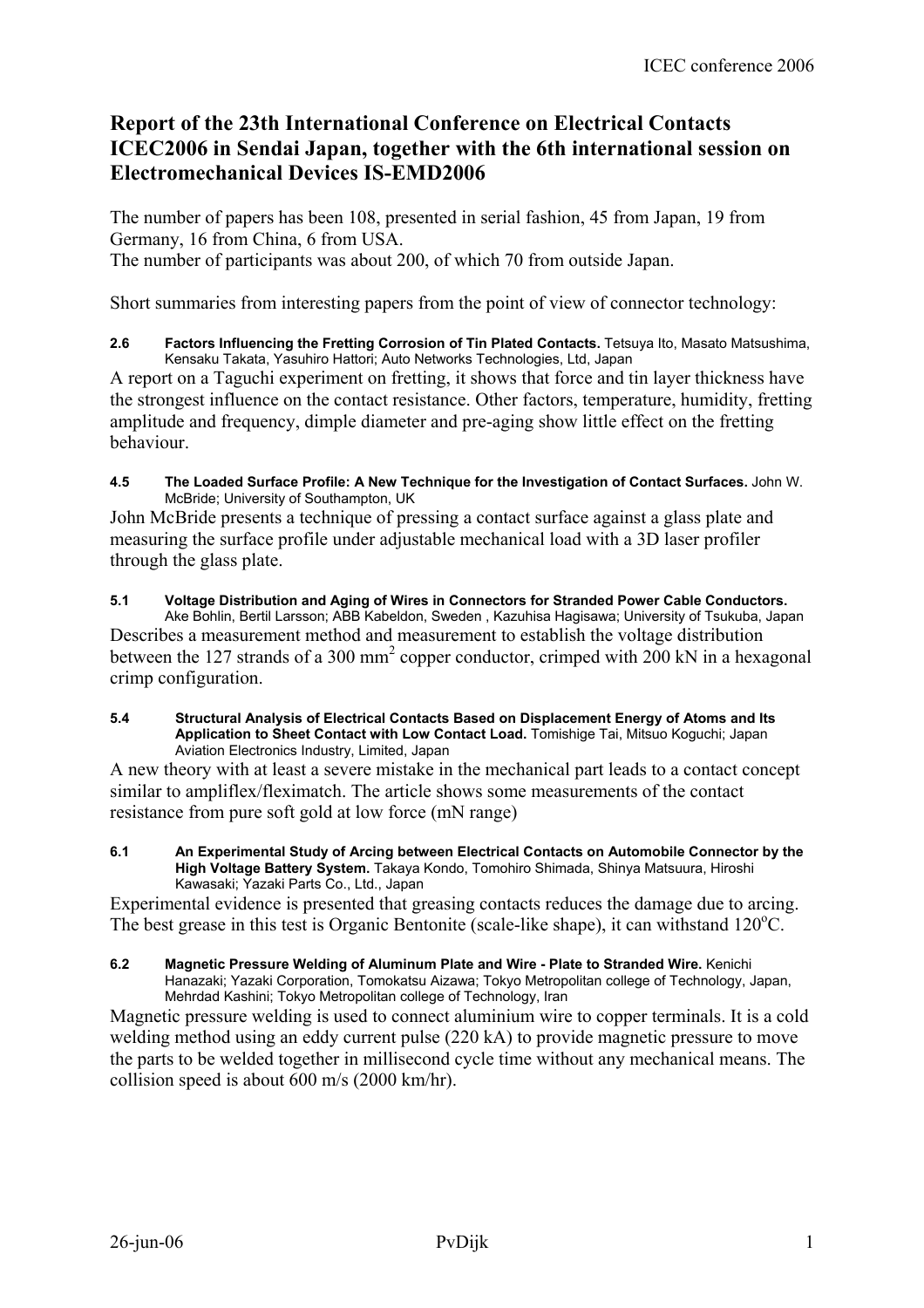**6.3 Adhesion and Attaching of Particles at the Failed Connector Contacts.** J.G. Zhang, J. C. Gao, C.F. Feng, Beijing University of Posts & Telecommunications, China

This article adds a new phenomenon to the already known problems of contamination of contacts by dust and finger touching. It concerns the fact that sodium lactate from human sweat can make dust particles adhere to the contact surface rather than being loosely attached. Particularly this combination of dust and adhesive causes contact failure in the Chinese communication environment.

#### **6.4 Accelerated Disgn Process for Insulation Displacement Connectors Using the Finite-Element-Method.** Stefan Jorgens, Henning Taschke; Lumberg Connect GmbH, Germany

This article describes a finite element simulation of an ID-contact with a solid copper wire insertion suitable for currents up to 25 Amps. A similar investigation for stranded wire is still under investigation.

**6.6 Calculation and Optimization of Uniform Flexible and Tapered Cantilever Beams for Electrical Connectors Analyzing the Maximum of Safety against Overstressing the Material Yield Strength Limit.** Achim Brenner; HARTING KGaA, Horst F. Nowacki; University of Applied Sciences, Germany

Horst Nowacki presents the basic mechanical formula's for flat and circular-section spring cross-sections. Upon my question he agrees that overstressing beyond the yield stress is admissible in many instances.

**7.1 Correlation between Wear and Electrical Behaviour of Contact Interfaces during Fretting Vibration.** Noureddine Ben Jemaa; University of Rennes 1, France , Jonathan Swingler; University of Southampton , UK

Describes fretting experiments where a relation is explored between wear and electrical resistance for Sn, Ag and Au. I have asked after the pre-treatment and it appears that the contacts have been thoroughly degreased just before the experiments. Wear has been similar for the three metals and contact resistance increased strongly after a few thousand cycles. With 1 Hz there was more wear than with 100 Hz.

**7.2 Enhanced Friction and Wear Behaviour of Electrical Contacts Via Bio Inspired Microstructure Control Produced by Laser Interference Metallurgy.** Frank Mucklich, A. Lasagni; Saarland University, Germany , C. Daniel; Ridge National Laboratory, USA

Reports on efforts to improve wear characteristics by modifying surface morphologies by laser interference.

**7.3 Simulation of Steady and Unsteady State Surface Temperatures under Sliding Imperfect Electric Contact between Rough Surfaces.** Wan-Sik Kim; Northwestern University, Korea, Q. Jane Wang; Northwestern University, US, Shuangbiao Liu; Caterpiller Inc., China, Mark Asta; Univ. of California, USA

This concerns a very detailed analytical approach wherein friction heating and electrical joule heating may be separately calculated and then summed based on Fast Fourier Transformation.

7.4 Study on New Type of Pantograph Contact Strips. Fengyi Guo, Ne Dong, Zhonghua Chen, Zhaoyuan Shi; Liaoning Technical University, China

Contact wear on pantographs systems for railways is reduced by the use of dual-lubricating copper-based powder metallurgy contact strips against aluminium wire.

## **8.1 A Novel Method for Accurate Measurement of Elastic and Plastic Properties of Contact Spring Materials.** Piet van Dijk; PVDIJK Consultancy BV , NL

A measurement method and measurements are shown using  $10x10$  mm test strips to measure the elastic and plastic properties of contact spring materials. It concerns a bending test for thin strip material that can be measured parallel and transverse to the rolling direction, back and forth.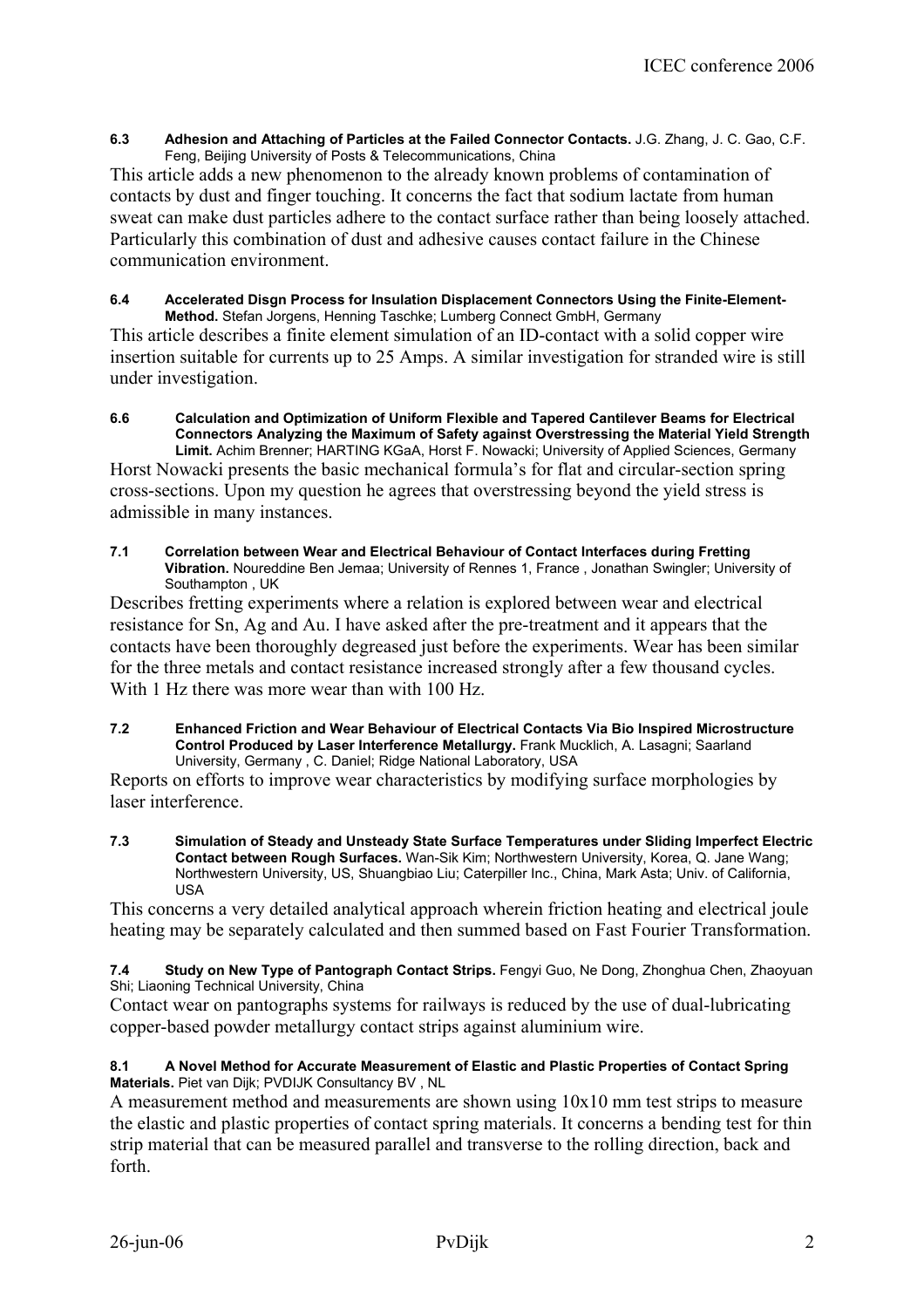**8.2 Long Time Behaviour of Static High Current Plug-In Connectors with CuCo2Be Helical Spring.**  Falk Blumenroth; Technische Universitat Dresden, Germany , Matthias Kudoke; ABB Schweiz, **Switzerland** 

Creep/Relaxation has been simulated in ANSYS and compared to experiment, after 30 years 46% from the contact force remains while the contact resistance is unaffected. The experiment and simulation concerned a static test at a constant temperature.

## 8.3 Precipitation Hardened High Copper Alloys for Connector Pins Made of Wire. Robert Zauter, Dmitry V. Kudashov; Wieland-Werke AG, Germany

Wieland alloy K55, well known in strip form for contact spring applications, is now also available as square wire, featuring a combination of high conductivity, high strength and good formability. Also K88 will be available in wire soon.

## **8.4 Investigation of Au/Pd-Ni/Ni Plating on Electrical Contacts.** Osamu Hiramoto; Sony Corporation, Japan

A Taguchi experiment with variables Gold thickness, Nickel thickness, Co-content in Gold, Pd-Ni thickness, Type of Ni, Sealing tries to find the optimum plating for contacts that have to withstand 10.000 cycles from for example bankcard insertions. The recommended solution is 0.03  $\mu$ m Ay with 0.3% Co on 1.0  $\mu$ m Pd-Ni 80-20 over 3  $\mu$ m Ni with sealing a and Niplating b. No description is provided for the 3 Ni-types and the three sealing methods.

## **8.5 Development of AgNi Contact Material.** Nobuhito Yanagihara, Osamu Sakaguchi, Toshiya Yamamoto; Tanaka Kikinzoku Kogyo K..K.., Japan

For switching contacts Ag with Ni particles smaller than 1 µm was compared to a conventional Ag-Ni alloy with 3-7 µm particles, made with powder metallurgy. This improved the durability considerable, enough to present it as an alternative for AgCdO, which is being banned because of the Cadmium content.

## **Extra to the presentations a poster session has been held with following papers of interest for connector technology:**

## **P11 The Acceleration Test Method for Heat and Fire Phenomena of Electrical Terminal by Loose**

**Contact.** Youichi Aoyama, Hisa Numa, Ryo Fujita; Kurume Natinal College of Technology, Japan A vibration test has been developed to simulate the deterioration from loose contact in wall plug type applications. Unplated brass proves to deteriorate much quicker than unplated copper.

#### **P12 Change in Contact Resistance for Closed Contacts of Ag, Al, Au, Cu, Ni and Sn in Aging Tests without Mechanical Separation.** Eisuke Takano; Consultant, Japan

An enormous amount of experimental data basically confirming that Au, Silver and Tin contacts are best resistant to ageing, while non noble metals like Cu, Ni and Al show increase of resistance. Worn through gold plated contacts behave similar to the non-noble metals.

#### **P29 Electro-Mechanics Goes Lead-Free Re-qualification, Reliability and Field Report of a Connector Manufacturer.** Stefan Jorgens; Lumberg Connect GmbH & Co.KG, Germany

A report on the changes needed for direct and indirect connectors in order to comply with the ROHS-directive. Soldering is at higher temperatures but does not represent a big problem. Mentioned is the use of plastics with a higher temperature resistance, and in some cases redesigns. An example is presented where contact springs have been pre-loaded in order to enable the design of a more temperature resistant housing. The whisker problem is mentioned but not tested nor further discussed.